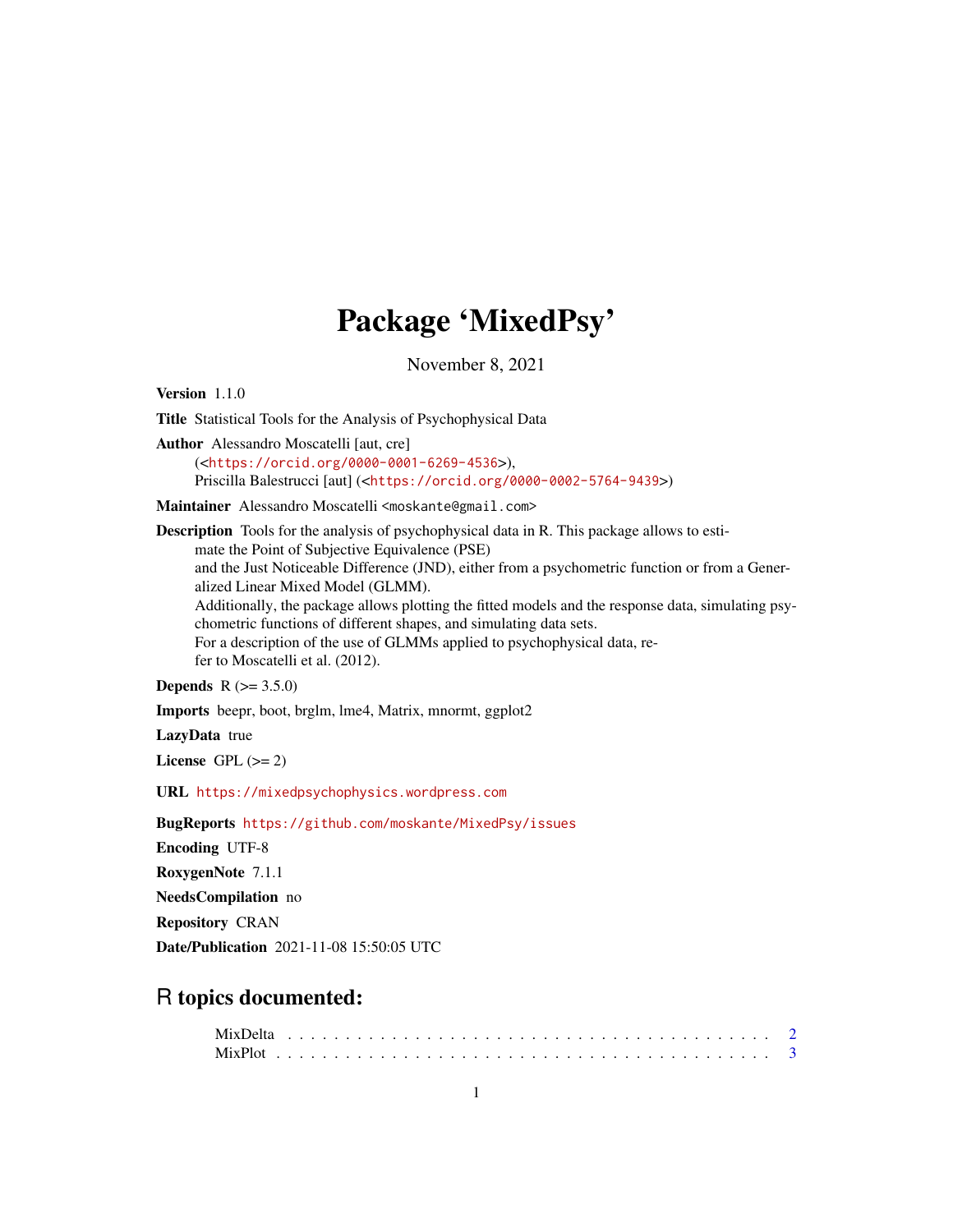#### <span id="page-1-0"></span>2 MixDelta

| Index | 16 |
|-------|----|

<span id="page-1-1"></span>

MixDelta *PSE/JND from GLMM Estimates using Delta Method*

# Description

Estimate Points of Subjective Equivalence (PSE), Just Noticeable Differences (JND) and the related Standard Errors from a GLMM by means of delta method. The method applies to models with a *probit* link function, one continuous predictor, and one (optional) factorial predictor.

# Usage

 $MixDelta(xplode.obj, alpha = 0.05, p = 0.75)$ 

# Arguments

| xplode.obj | an object of class xplode.obj. The fitted model (object of class merMod, specif-<br>ically of subclass glmer Mod) includes one continuous predictor and one (op-<br>tional) factorial predictor. |
|------------|--------------------------------------------------------------------------------------------------------------------------------------------------------------------------------------------------|
| alpha      | significance level of the confidence intervals. Default is $0.05$ (value for $95\%$<br>confidence interval).                                                                                     |
| p          | probability value relative to the JND upper limit. Default is $0.75$ (value for $50\%$ )<br>JND).                                                                                                |

# Details

When the model includes a factorial predictor, the function is based on a recursive use of [glmer](#page-0-0) and re-order of levels of the factorial predictor. The JND estimate assumes a *probit* link function.

# Value

A matrix including estimate, standard error, inferior and superior bounds of the confidence interval of PSE and JND. If a factorial predictor is included in the model, the function returns a list, each item containing a matrix for the estimates relative to a level of the predictor.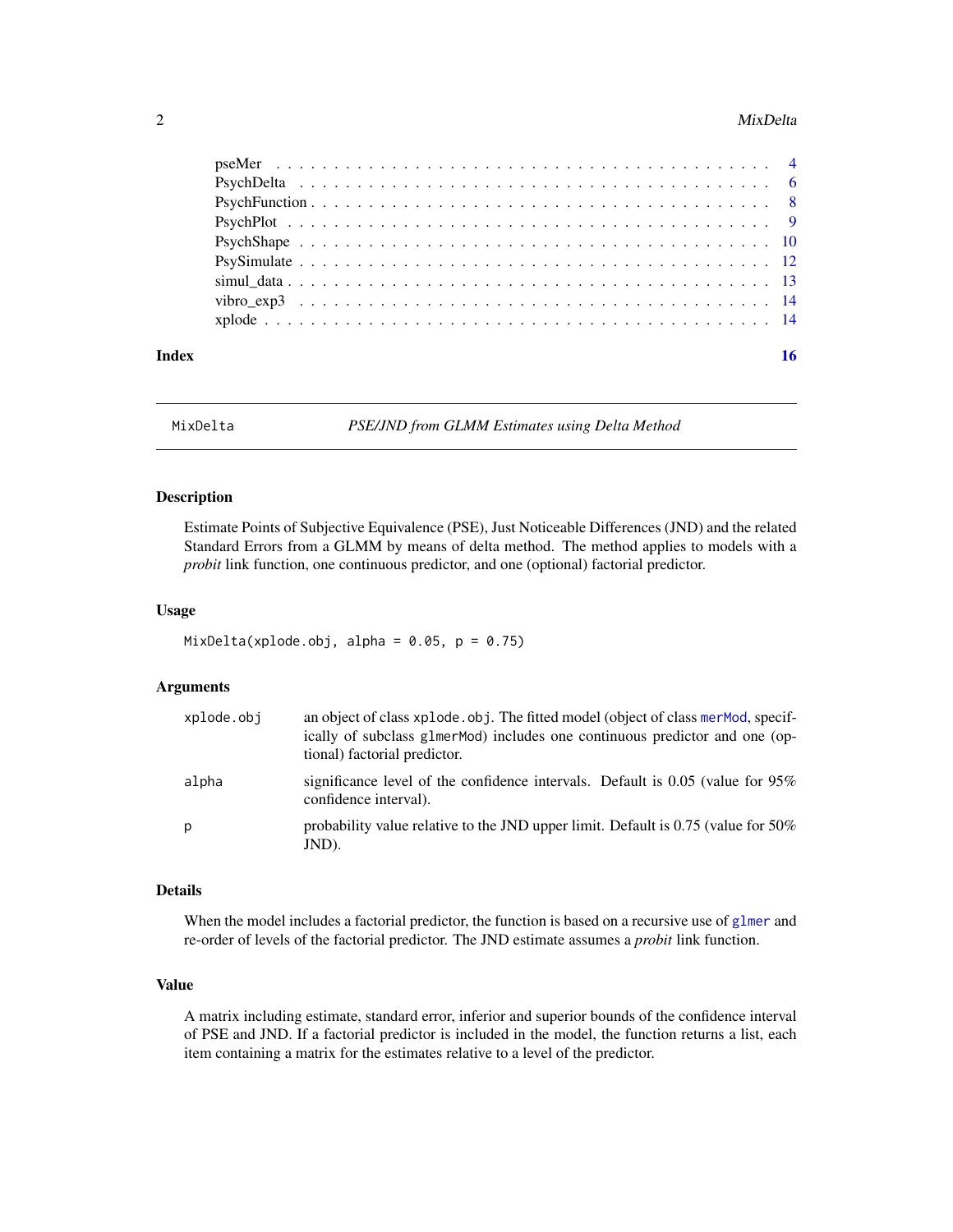#### <span id="page-2-0"></span>MixPlot 3

# Note

The delta method is based on the assumption of asymptotic normal distribution of the parameters estimates. This may result in an incorrect variance estimation. For a more reliable (but more timeconsuming) estimation based on bootstrap method, use [pseMer](#page-3-1).

# References

Moscatelli, A., Mezzetti, M., & Lacquaniti, F. (2012). Modeling psychophysical data at the populationlevel: The generalized linear mixed model. Journal of Vision, 12(11):26, 1-17. doi:10.1167/12.11.26

Casella, G., & Berger, R. L. (2002). Statistical inference (2nd ed.). Pacific Grove, CA: Duxbury Press

# See Also

[glmer](#page-0-0) for fitting Generalized Linear Mixed Models. [xplode](#page-13-1) for interfacing values from a fitted GLMM to MixedPsy functions. [pseMer](#page-3-1) for bootstrap-based confidence intervals of psychometric parameters.

# Examples

library(lme4)

```
#univariable GLMM (one continuous predictor)
mod.uni = glmer(formula = cbind(Longer, Total - Longer) ~ X + (1 | Subject),
family = binomial(link = "probit"), data = simul_data)
xplode.uni = xplode(model = mod.uni, name.cont = "X")
MixDelta(xplode.uni)
#multivariable GLMM (one continuous and one factorial predictor)
```

```
mod.multi <- glmer(cbind(faster, slower) \sim speed \star vibration + (1 + speed| subject),
family = binomial(link = "probit"), data = vibro_exp3)
xplode.multi <- xplode(model = mod.multi, name.cont = "speed", name.factor = "vibration")
MixDelta(xplode.multi)
```
<span id="page-2-1"></span>MixPlot *Plot Individual Responses from GLMM*

# Description

Plot response curve for each individual in a population sample, given a GLMM with one continuous predictor and one (optional) factorial predictor. If the factorial predictor is specified, the response is plotted separately for each individual and each predictor level.

# Usage

```
MixPlot(xplode.obj, facet_by = NULL, showData = TRUE)
```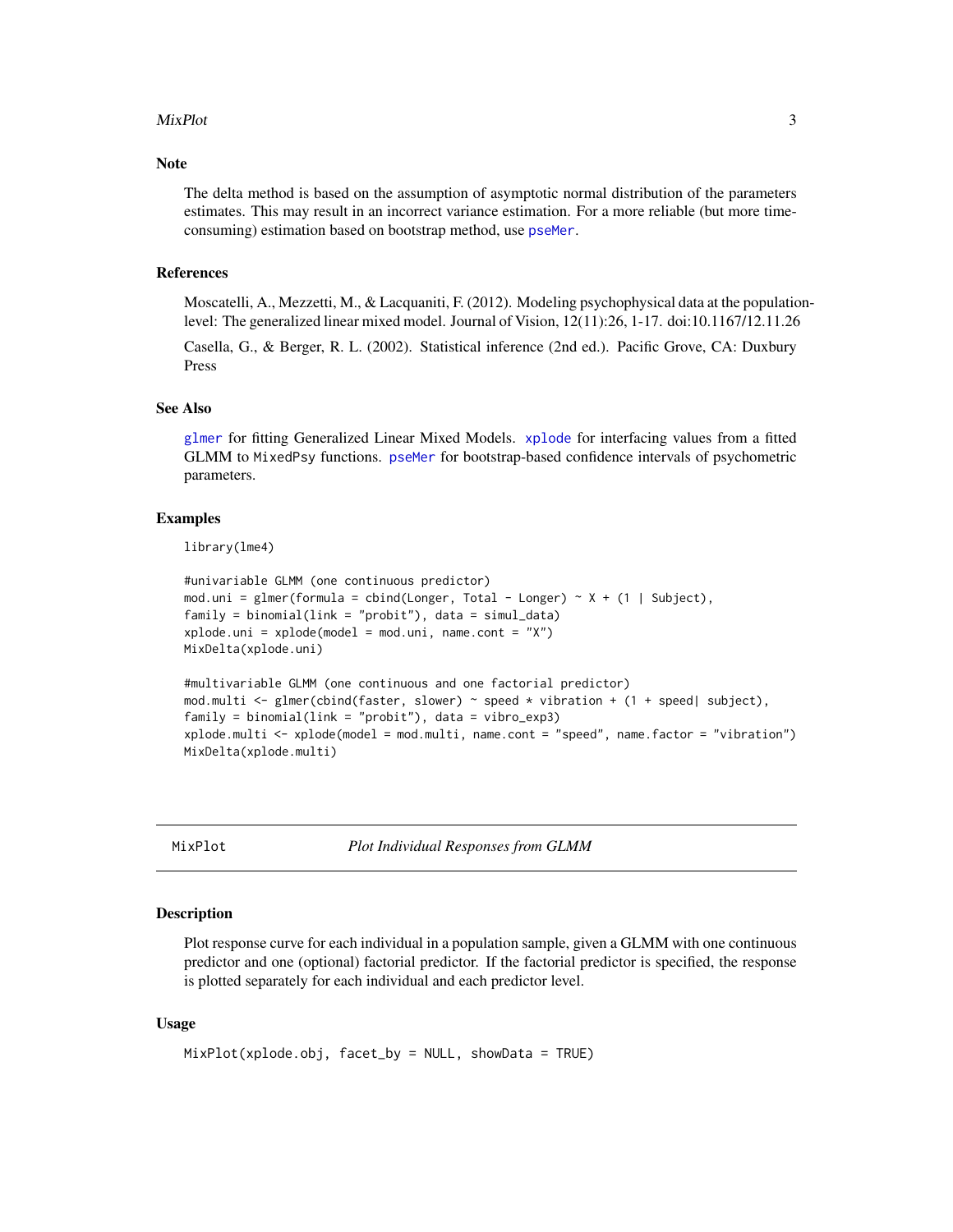#### <span id="page-3-0"></span>Arguments

| xplode.obi | an object of class xplode.                                                                                                               |
|------------|------------------------------------------------------------------------------------------------------------------------------------------|
| facet_bv   | optional. A string specifying the name of the faceting variable (either the partic-<br>ipant identification or the factorial predictor). |
| showData   | logical, defines if proportion of binomial responses for each stimulus level are<br>presented. Default is TRUE.                          |

# Details

If the model includes only a continuous predictor, the figure consist of a single panel, and each individual's response is assigned a different color. If a factorial predictor is included in the model, the faceting variable can be either the participant identification or the factorial predictor. By default, each panel shows an individual's response, different levels of the factorial predictor are coded by color.

#### Value

MixPlot returns a [ggplot](#page-0-0) object.

# See Also

[xplode](#page-13-1) for objects of class xplode. [ggplot2](#page-0-0) for creating data visualizations. [PsychPlot](#page-8-1) for plotting a a psychometric function from a GLM.

# Examples

```
library(lme4)
mod.multi <- glmer(cbind(faster, slower) ~ speed * vibration + (1 + speed| subject),
family = binomial(link = "probit"), data = vibro_exp3)
xplode.multi <- xplode(model = mod.multi, name.cont = "speed", name.factor = "vibration")
MixPlot(xplode.multi)
#alternative visualization
MixPlot(xplode.multi, facet_by = "vibration", showData = FALSE)
```
<span id="page-3-1"></span>pseMer *PSE/JND from GLMM Estimates Using Bootstrap Method*

# Description

Estimates the Point of Subjective Equivalence (PSE), the Just Noticeable Difference (JND) and the related Standard Errors by means of Bootstrap Method, given an object of class [merMod](#page-0-0).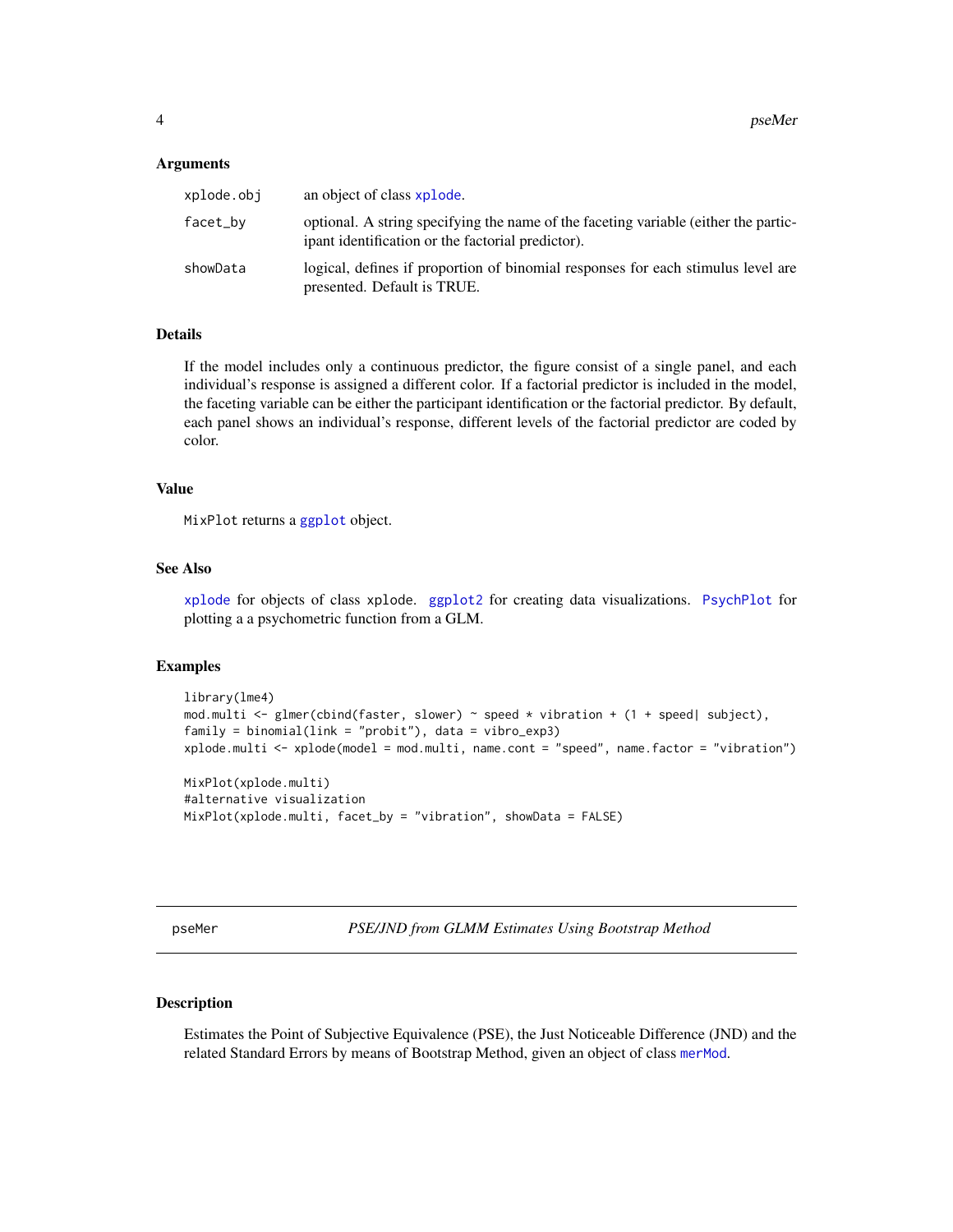#### <span id="page-4-0"></span>pseMer 55 and 55 and 55 and 55 and 55 and 55 and 55 and 55 and 55 and 55 and 55 and 55 and 55 and 55 and 55 and 55 and 55 and 55 and 55 and 55 and 55 and 55 and 55 and 55 and 55 and 55 and 55 and 55 and 55 and 55 and 55 an

# Usage

```
pseMer(
  mer.obj,
  B = 200,
  FUN = NULL,
  alpha = 0.05,
  ci.type = c("norm", "basic", "perc"),
  beep = F\mathcal{L}
```
# Arguments

| mer.obj    | an object of class merMod.                                                                                                                                                                                                                                                                           |
|------------|------------------------------------------------------------------------------------------------------------------------------------------------------------------------------------------------------------------------------------------------------------------------------------------------------|
| B          | integer. Number of bootstrap samples.                                                                                                                                                                                                                                                                |
| <b>FUN</b> | an optional, custom made function to specify the required parameters to be esti-<br>mated. If NULL, pseMer estimates PSE and 50%JND of a univariable GLMM<br>with a single intercept and slope.                                                                                                      |
| alpha      | significance level of the confidence intervals. Default is $0.05$ (95% confidence<br>interval).                                                                                                                                                                                                      |
| ci.type    | vector of character strings representing the type of intervals required. The value<br>should be any subset of the values accepted by boot.ci: c("norm","basic",<br>"stud", "perc", "bca"). Specify "all" for all five types of intervals. "perc" should<br>be always included for the summary table. |
| beep       | logical. If TRUE, a "ping" sound alerts that the simulation is complete. Default<br>is FALSE.                                                                                                                                                                                                        |

# Details

pseMer estimates PSE and JND (and additional user defined parameters) from a fitted GLMM model (class [merMod](#page-0-0)).

# Value

pseMer returns a list of length 3 including a summary table (estimate, inferior and superior bounds of the confidence interval), the output of [bootMer](#page-0-0), and that of [boot.ci](#page-0-0), for further analyses. Confidence intervals in the summary table are based on the percentile method.

# Note

A first custom function was written in 2012 for the non-CRAN package MERpsychophisics, based on the algorithm in Moscatelli et al. (2012). The current function is a wrapper of function [bootMer](#page-0-0) and [boot.ci](#page-0-0).

Increasing the number of bootstrap samples (B) makes the estimate more reliable. However, this will also increase the duration of the computation.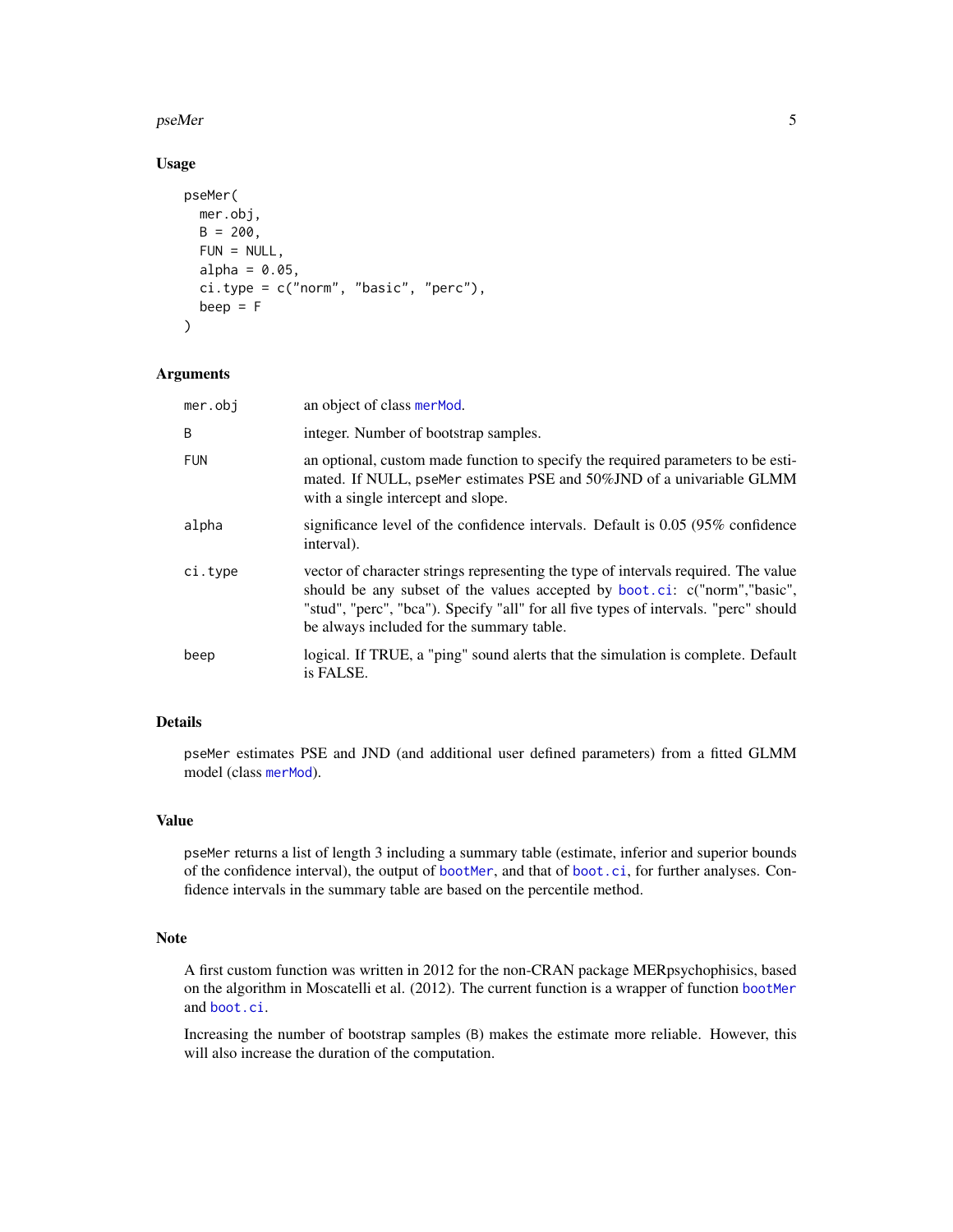# <span id="page-5-0"></span>References

Moscatelli, A., Mezzetti, M., & Lacquaniti, F. (2012). Modeling psychophysical data at the populationlevel: The generalized linear mixed model. Journal of Vision, 12(11):26, 1-17. doi:10.1167/12.11.26

Bates, D., Mächler, M., Bolker, B., & Walker, S. (2015). Fitting Linear Mixed-Effects Models Using lme4. Journal of Statistical Software, 67(1), 51. https://doi.org/10.18637/jss.v067.i01

# See Also

[bootMer](#page-0-0) and [boot.ci](#page-0-0) for estimation of confidence intervals with the bootstrap method. [MixDelta](#page-1-1) for confidence intervals with delta method.

#### Examples

```
library(lme4)
#example 1: univariable GLMM
mod.uni = glmer(formula = cbind(Longer, Total - Longer) ~ X + (1 | Subject),
family = binomial(link = "probit"), data = simul_data)
BootEstim.uni <- pseMer(mod.uni, B = 100, ci.type = c("perc"))
#example 2: specify custom parameters for multivariable model
mod.multi <- glmer(cbind(faster, slower) ~ speed * vibration + (1 + speed| subject),
family = binomial(link = "probit"), data = vibro_exp3)
fun2mod = function(mer.obj)#allocate space: 4 parameters (jnd_A, jnd_B, pse_A, pse_B)
jndpse = vector(mode = "numeric", length = 4)
names(jndpse) = c("pse_0", "pse_32", "jnd_0", "jnd_32")jndpse[1] = -fixef(mer.obj)[1]/fixef(mer.obj)[2] #pse_0
jndpse[2] = -(fixef(mer.obj)[1]+fixef(mer.obj)[3])/(fixef(mer.obj)[2]+ fixef(mer.obj)[4]) #pse_0
jndpse[3] = qnorm(0.75)/fixef(mer.obj)[2] #jnd_0jndpse[4] = qnorm(0.75)/(fixef(mer.obj)[2]+ fixef(mer.obj)[4]) #jnd_32
return(jndpse)
}
```
BootEstim.multi = pseMer(mod.multi, B = 100, FUN = fun2mod)

<span id="page-5-1"></span>PsychDelta *PSE/JND from GLM Using Delta Method*

#### Description

Estimate Point of Subjective Equivalence (PSE), Just Noticeable Difference (JND), and related Standard Errors of an individual participant by means of Delta Method. The method only applies to a GLM (object of class [glm](#page-0-0)) with one continuous predictor and a *probit* link function.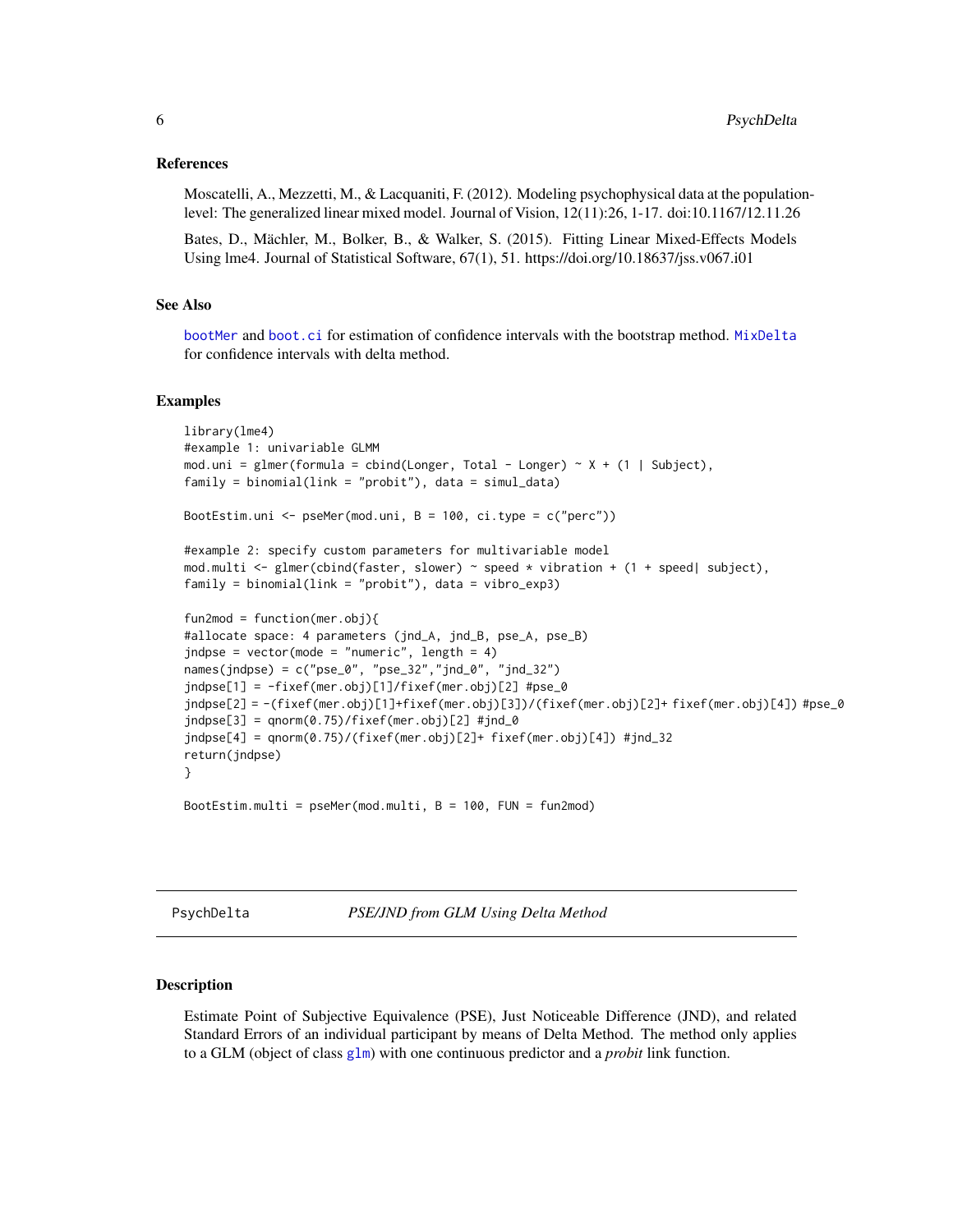# <span id="page-6-0"></span>PsychDelta 7

# Usage

PsychDelta(model.obj, alpha =  $0.05$ ,  $p = 0.75$ )

# Arguments

| model.obj | the fitted psychometric function. An object of class glm.                                         |
|-----------|---------------------------------------------------------------------------------------------------|
| alpha     | significance level of the confidence interval. Default is 0.05 (95% confidence<br>interval).      |
| p         | probability value relative to the JND upper limit. Default is $0.75$ (value for $50\%$ )<br>JND). |

# Details

PsychDelta estimates PSE and JND of a psychometric function (object of class glm).

# Value

PsychDelta returns a matrix including estimate, standard error, inferior and superior bounds of the confidence interval of PSE and JND. Confidence Intervals are computed as:  $Estimate + / -z(1 (\alpha/2)$ ) \* Std.Error.

#### Note

The function assumes that the first model coefficient is the intercept and the second is the slope. The estimate of the JND assumes a *probit* link function.

# References

Faraggi, D., Izikson, P., & Reiser, B. (2003). Confidence intervals for the 50 per cent response dose. Statistics in medicine, 22(12), 1977-1988. https://doi.org/10.1002/sim.1368

Knoblauch, K., & Maloney, L. T. (2012). Modeling psychophysical data in R (Vol. 32). Springer Science & Business Media.

Moscatelli, A., Mezzetti, M., & Lacquaniti, F. (2012). Modeling psychophysical data at the populationlevel: The generalized linear mixed model. Journal of Vision, 12(11):26, 1-17. doi:10.1167/12.11.26

# See Also

[glm](#page-0-0) for fitting a Generalized Linear Model to a single-subject response. [glmer](#page-0-0) for Generalized Linear Mixed Models (including fixed and random effects). MixDelta for estimating PSE and JND at a population level with delta method.

# Examples

```
data.S1 <- subset(simul_data, Subject == "S1")
model.glm = glm(formula = cbind(Longer, Total - Longer) ~ x,family = binomial(link = "probit"), data = data.S1)
PsychDelta(model.glm)
```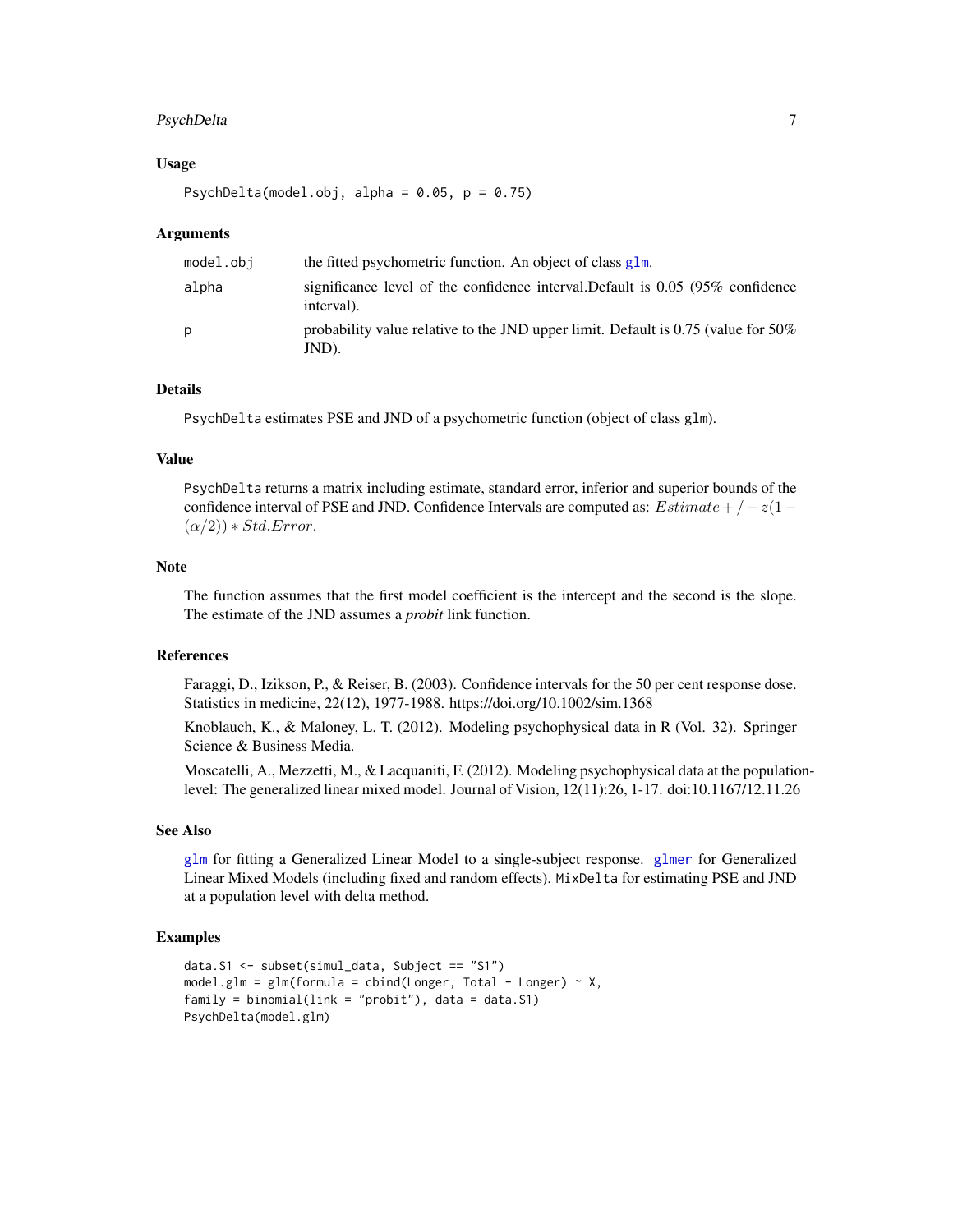<span id="page-7-1"></span><span id="page-7-0"></span>

# Description

Fit psychometric functions using [glm](#page-0-0) or [brglm](#page-0-0). Estimate PSE, JND, and related confidence intervals with Delta Method.

#### Usage

PsychFunction(ps.formula, ps.link, ps.data, br = F)

# Arguments

| ps.formula | an object of class formula, such as cbind(yes, no) $\sim$ X                                            |
|------------|--------------------------------------------------------------------------------------------------------|
| ps.link    | link function for the binomial family of error distribution. Default is probit.                        |
| ps.data    | a data frame including the variables used in the model.                                                |
| br         | logical. If TRUE, brg1m for bias reduction is used if values are equal to 0 or 1.<br>Default is FALSE. |

# Details

Estimates are computed only for GLM of the type  $F(Y) \sim X$ , where X is a continuous predictor. Std. Errors and 95% confidence intervals of PSE and JND are estimated via Delta Methods. Currently only working with *probit* link function.

# Value

PsychFunction returns a list including the fitted model, the estimate of PSE and JND and a flag to indicate if [brglm](#page-0-0) was called.

# **Note**

PsychFunction returns the same parameter estimate as [PsychDelta](#page-5-1), without an explicit call to [glm](#page-0-0). Moreover, it allows to fit the model using  $brglm$  in case of complete or quasi separation.

# References

Faraggi, D., Izikson, P., & Reiser, B. (2003). Confidence intervals for the 50 per cent response dose. Statistics in medicine, 22(12), 1977-1988. https://doi.org/10.1002/sim.1368

Moscatelli, A., Mezzetti, M., & Lacquaniti, F. (2012). Modeling psychophysical data at the populationlevel: The generalized linear mixed model. Journal of Vision, 12(11):26, 1-17. doi:10.1167/12.11.26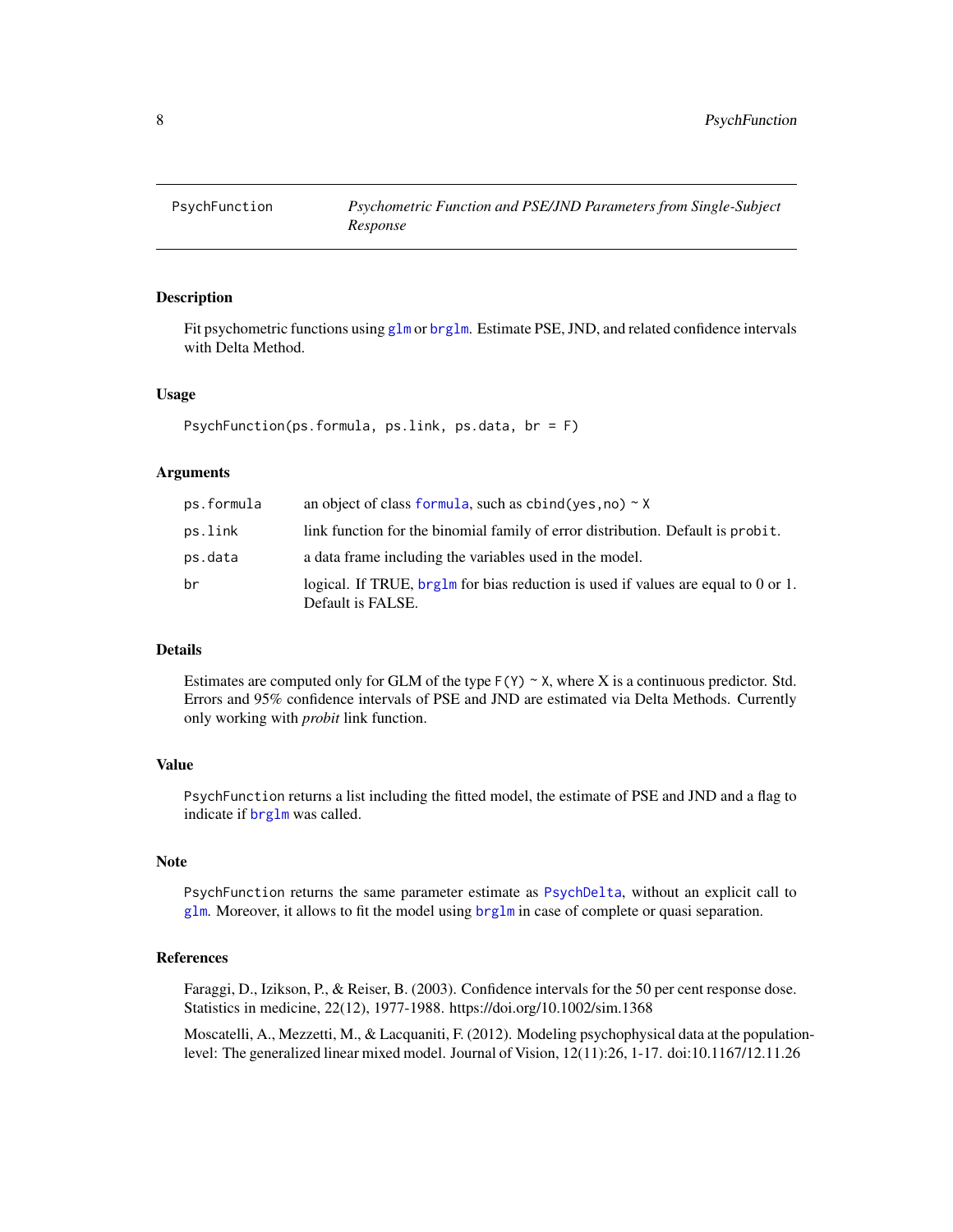# <span id="page-8-0"></span>PsychPlot 99 and 2012 12:00 percent of the set of the set of the set of the set of the set of the set of the set of the set of the set of the set of the set of the set of the set of the set of the set of the set of the set

# See Also

[glm](#page-0-0) for Generalized Linear Models. [brglm](#page-0-0) for fitting a GLM using bias reduction. [PsychPlot](#page-8-1) for plotting a psychometric function given a [glm](#page-0-0) (or [brglm](#page-0-0)) object. [PsychPlot](#page-8-1) for plotting a a psychometric function from a GLM. [PsychShape](#page-9-1) for plotting a psychometric function given PSE and JND.

# Examples

```
data.S1 <- subset(simul_data, Subject == "S1")
psych.S1 <- PsychFunction(ps.formula = cbind(Longer, Total - Longer) ~ X,
ps.link = "probit", ps.data = data.S1)
```
<span id="page-8-1"></span>PsychPlot *Plot Psychometric Function from GLM*

# Description

Plot a psychometric function given an object of class [glm](#page-0-0) or [brglm](#page-0-0). The plot can be drawn on a new or existing ggplot object.

# Usage

```
PsychPlot(
  model.obj,
  addTo = NULL,showData = TRUE,
  ps.type = "solid",
  ps.size = 1,
  ps.lab = ""\mathcal{L}
```
# Arguments

| model.obj        | the fitted psychometric function. An object of class glm or brglm.                                                                       |
|------------------|------------------------------------------------------------------------------------------------------------------------------------------|
| addTo            | specifies an existing ggplot object where the new line should be plotted. If no<br>object is given, the function is drawn on a new plot. |
| showData         | logical, defines if proportion of binomial responses for each stimulus level are<br>presented. Default is TRUE.                          |
| ps.type, ps.size |                                                                                                                                          |
|                  | type and size of the plotted line (see "ggplot2-spec").                                                                                  |
| ps.lab           | label assigned to the psychometric curve. The label is coded by the color aes-<br>thetic.                                                |

# Value

PsychPlot returns a [ggplot](#page-0-0) object.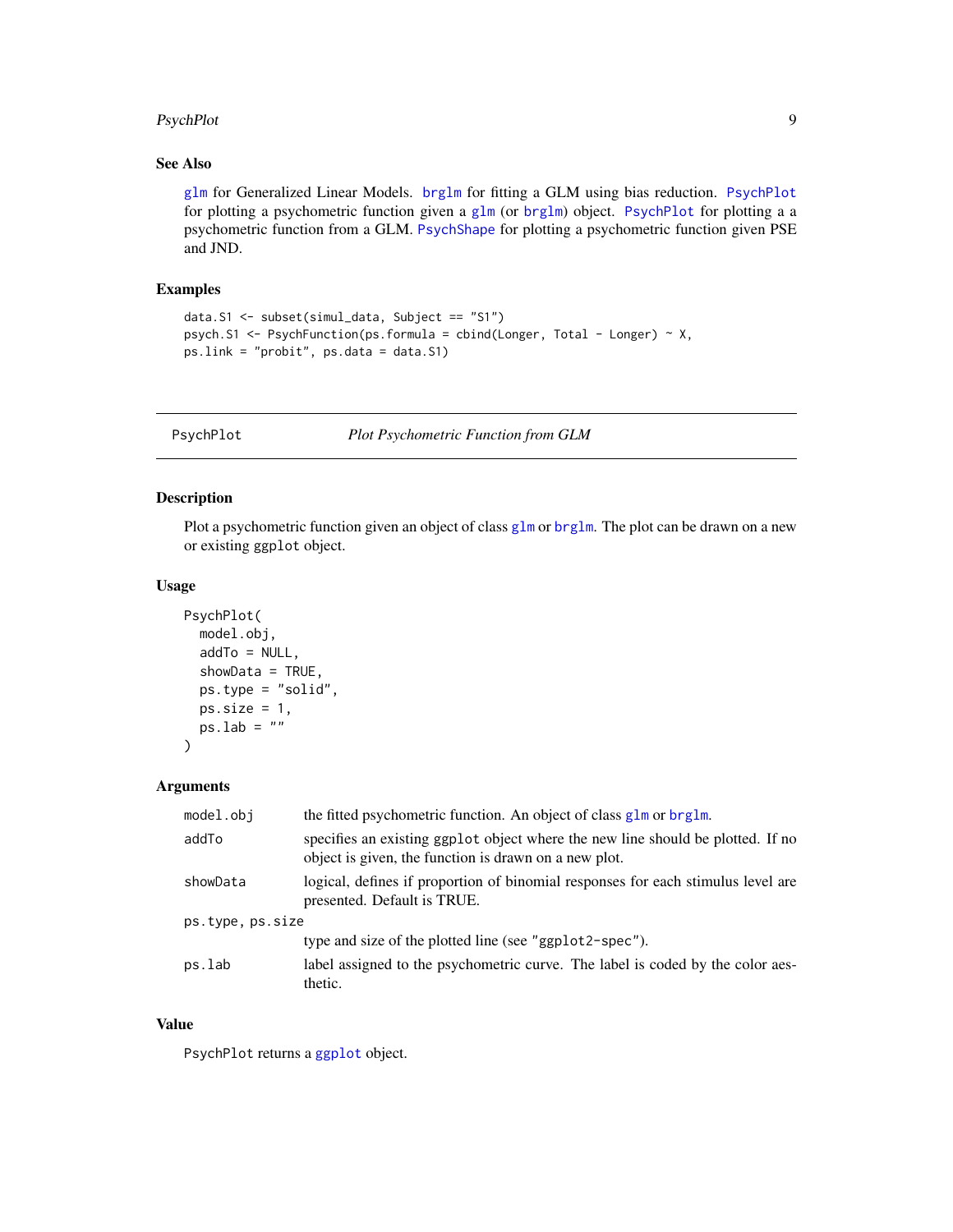# <span id="page-9-0"></span>References

Moscatelli, A., Mezzetti, M., & Lacquaniti, F. (2012). Modeling psychophysical data at the populationlevel: The generalized linear mixed model. Journal of Vision, 12(11):26, 1-17. doi:10.1167/12.11.26

Knoblauch, K., & Maloney, L. T. (2012). Modeling psychophysical data in R (Vol. 32). Springer Science & Business Media.

# See Also

[glm](#page-0-0) for for Generalized Linear Models. [PsychFunction](#page-7-1) for estimation of PSE and JND. [MixPlot](#page-2-1) for plotting individual responses from a GLMM.

# Examples

```
data.S1 <- subset(simul_data, Subject == "S1")
psych.S1 <- PsychFunction(ps.formula = cbind(Longer, Total - Longer) \sim X,
ps.link = "probit", ps.data = data.S1)
plotP1 <- PsychPlot(psych.S1$model, showData = TRUE, ps.lab = "S1")
data.S2 <- subset(simul_data, Subject == "S2")
glm.S2 \leq glm(formula = chind(Longer, Total - Longer) \sim X,family = binomial(link = "probit"), data = data.S2)
plotP2 <- PsychPlot(glm.S2, addTo = plotP1, ps.lab = "S2")
```
<span id="page-9-1"></span>PsychShape *Plot Psychometric Functions given PSE and JND*

# Description

Plot a psychometric function with known PSE and JND on a new or existing ggplot object.

#### Usage

```
PsychShape(
 pse = 0,
  jnd = 1,
 p = 0.75,
 x.random = c(NA, NA),ps.link = c("probit").ps.type = "solid",
 ps.size = 1,
 ps.color = "black",
  addTo = NULL
)
```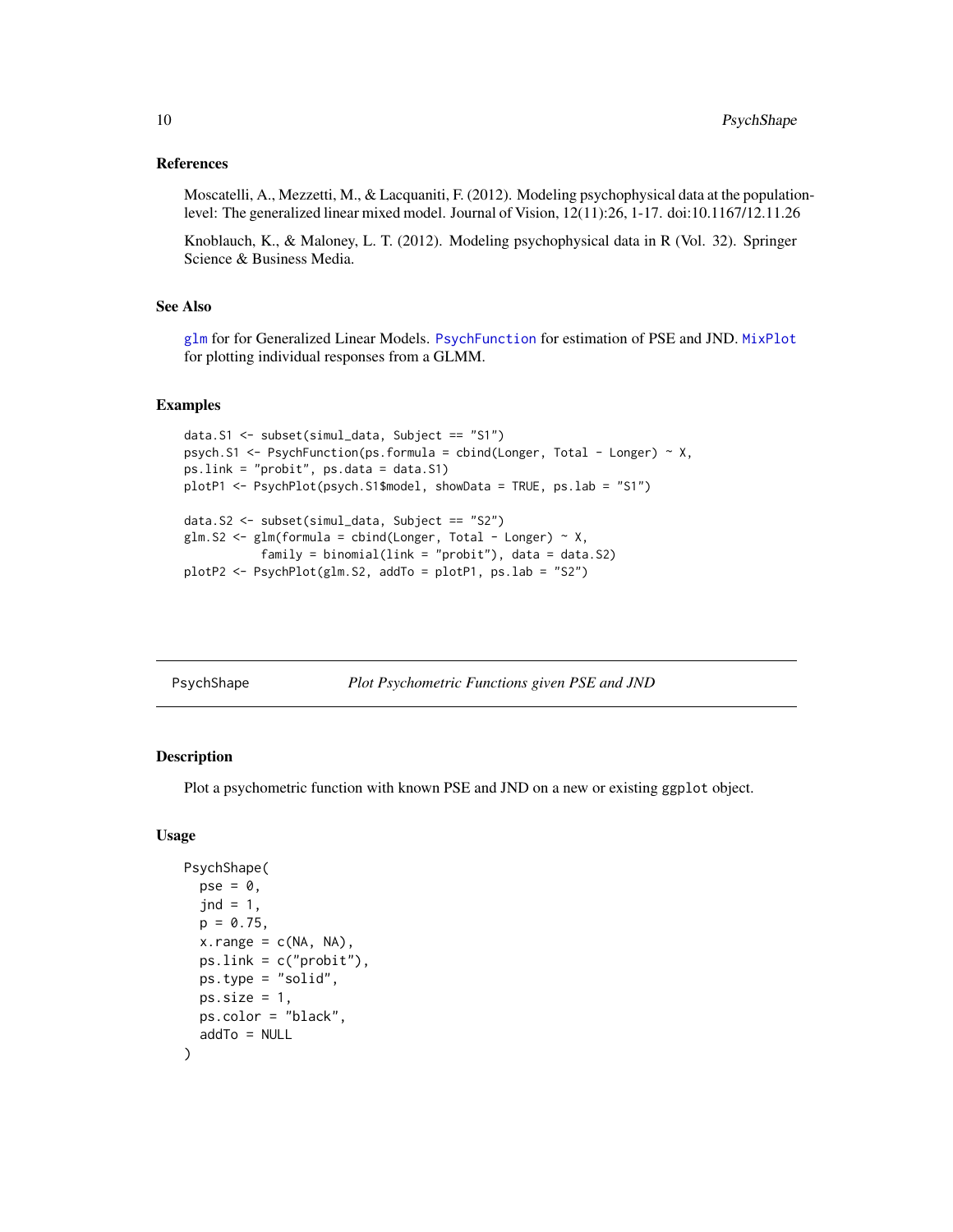# <span id="page-10-0"></span>PsychShape 11

# Arguments

| pse, jnd                   | point of subjective equivalende (PSE) and just noticeable difference (JND) of<br>the desired psychometric function.                      |  |  |  |  |  |
|----------------------------|------------------------------------------------------------------------------------------------------------------------------------------|--|--|--|--|--|
| p                          | probability value relative to the JND upper limit. Default is $0.75$ (value for $50\%$ )<br>JND).                                        |  |  |  |  |  |
| x.range                    | vector of length two specifying the range of the psychometric function.                                                                  |  |  |  |  |  |
| ps.link                    | a link function for the binomial family of error distribution.                                                                           |  |  |  |  |  |
| ps.type, ps.size, ps.color |                                                                                                                                          |  |  |  |  |  |
|                            | type, size, and color of the plotted line (see "ggplot2-spec").                                                                          |  |  |  |  |  |
| addTo                      | specifies an existing ggplot object where the new line should be plotted. If no<br>object is given, the function is drawn on a new plot. |  |  |  |  |  |

# Details

PsychShape() can be used to visualize the predicted results of a psychophysical experiment or to plot a fitted psychometric function whose values of pse and jnd are known. Currently only working with probit and logit link function.

#### Value

PsychShape returns a [ggplot](#page-0-0) object.

#### References

Moscatelli, A., Mezzetti, M., & Lacquaniti, F. (2012). Modeling psychophysical data at the populationlevel: The generalized linear mixed model. Journal of Vision, 12(11):26, 1-17. doi:10.1167/12.11.26

Knoblauch, K., & Maloney, L. T. (2012). Modeling psychophysical data in R (Vol. 32). Springer Science & Business Media.

# See Also

[glm](#page-0-0) for for Generalized Linear Models. [PsychFunction](#page-7-1) and [PsychDelta](#page-5-1) for estimation of PSE and JND from response data. [PsychPlot](#page-8-1) for plotting a a psychometric function from a GLM.

#### Examples

```
p \leq -PsychShape(pse = 0, jnd = 6, x.range = c(-40, 40), ps.color = "gray", ps.size = 3)
p1 <- PsychShape(pse = 6, jnd = 6, x.range = c(-40, 40), ps.col = "black", addTo = p)
p2 \leq -PsychShape(pse = 6, jnd = 6, x.range = c(-40, 40), ps.col = "red", ps.link = "logit",
ps.type = "dashed", addTo = NULL)
```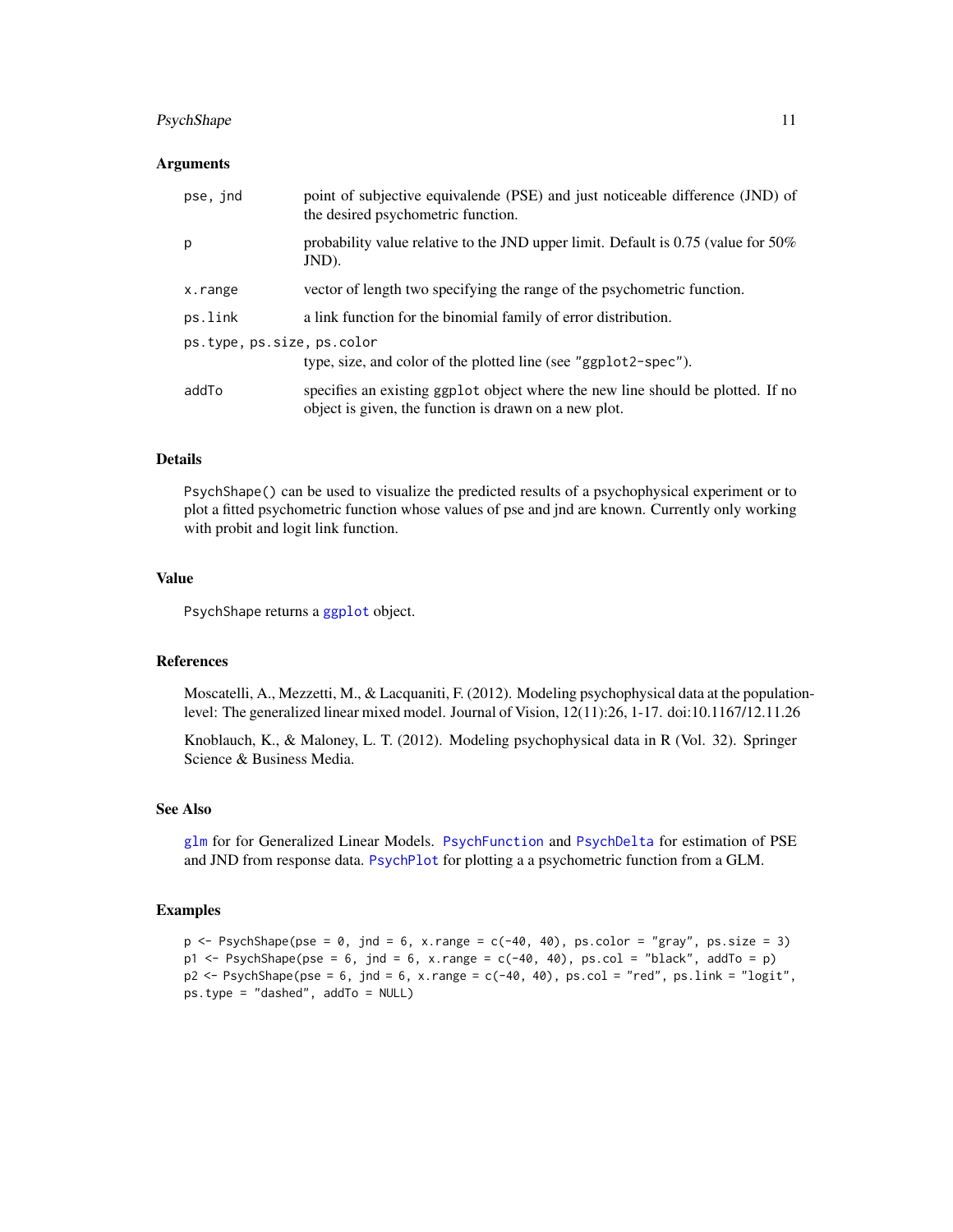<span id="page-11-1"></span><span id="page-11-0"></span>

# Description

The function simulates data of a typical psychophysics experiment. For each simulated participant, the function returns the following information: individual slope and intercept coefficients, given the fixed and random effects parameters provided as input; summary of the simulated binomial response to a range of intensity levels between a specified range.

# Usage

```
PsySimulate(
  fixeff = c(-7, 0.0875),
  raneff = c(2.4, -0.002, 2e-06),
  nsubjects = 8,
  ntrials = 40,
  nintervals = 9,
  xint = c(40, 120),
  constant = T
)
```
# Arguments

| fixeff     | array of fixed effects. First item is the intercept, second item is the slope.                                                                                                                                              |
|------------|-----------------------------------------------------------------------------------------------------------------------------------------------------------------------------------------------------------------------------|
| raneff     | array of random effects. First item is the intercept, second item is the covariance,<br>third item is the slope.                                                                                                            |
| nsubjects  | number of subjects to simulate. Default is 8.                                                                                                                                                                               |
| ntrials    | number of trials for each stimulus level. Default is 40.                                                                                                                                                                    |
| nintervals | number of stimulus levels. Default is 9.                                                                                                                                                                                    |
| xint       | range of the stimulus interval. Default is $c(40,120)$                                                                                                                                                                      |
| constant   | logical. If set to FALSE, stimulus levels are randomly generated, uniformly dis-<br>tributed values within the selected interval. otherwise, the X interval is divided<br>in intervals of constant length. Default is TRUE. |

# Value

PsySimulate returns a simulated dataset. If no input arguments are specified, the function returns a dataset with the same characteristics as [simul\\_data](#page-12-1).

# See Also

[PsychShape](#page-9-1) for plotting a psychometric function given PSE and JND.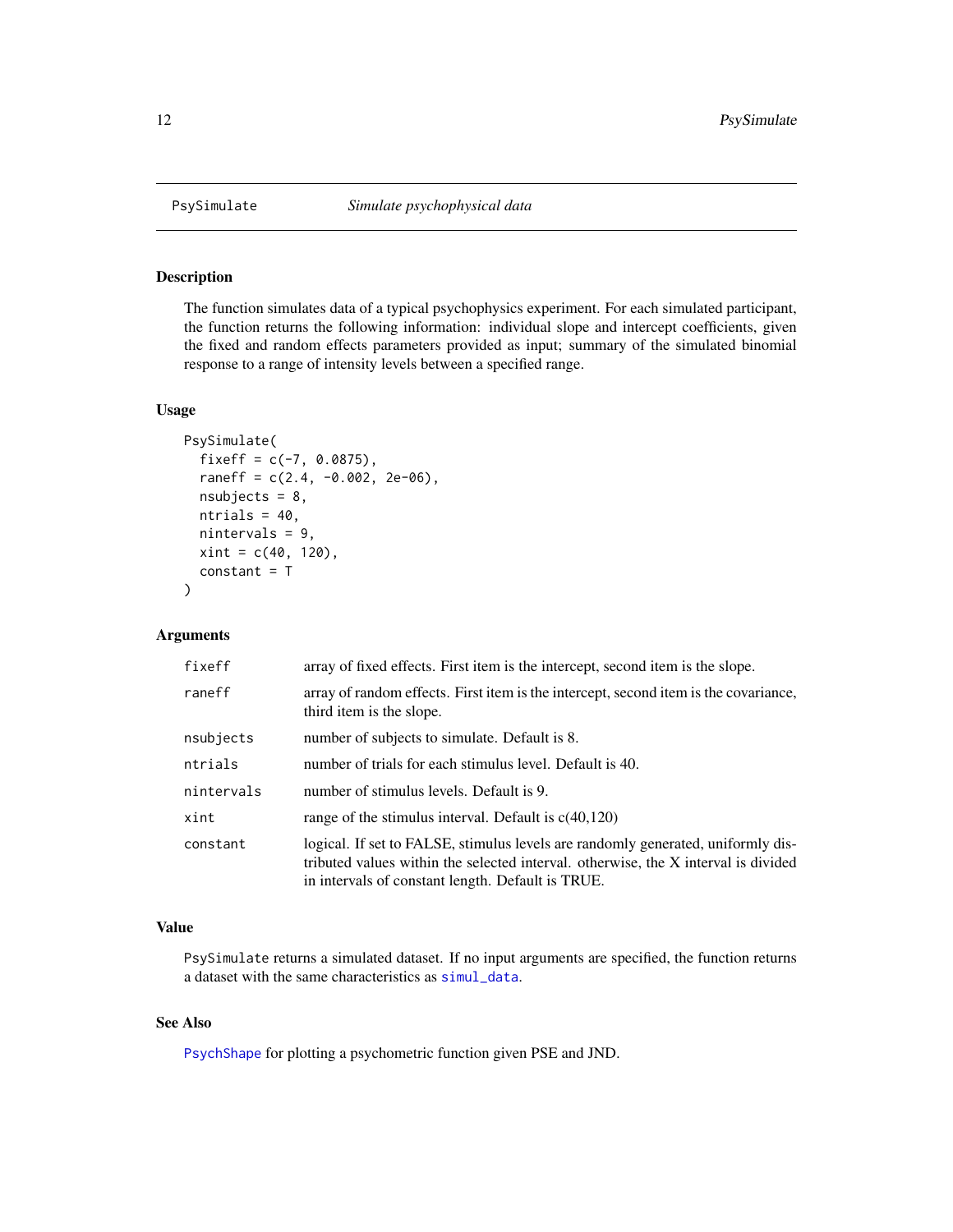#### <span id="page-12-0"></span>simul\_data 13

# Examples

```
datafr.S1 <- PsySimulate(fixeff = c(0, 1), xint = c(-5, 5),
nsubject = 1, ntrials = 60, nintervals = 10, constant = FALSE)
library(ggplot2)
g <- ggplot(datafr.S1, aes(X,Longer/Total)) + geom_point()
PsychShape(pse = 0, jnd = qnorm(0.75)/1, ps.link = "probit",
x.random = c(-5, 5), addTo = g, ps.color = "red")
```
# <span id="page-12-1"></span>simul\_data *A simulated psychophysical dataset*

# Description

A dataset containing simulated responses to a forced-choice task for eight clusters. Created using PsySimulate(). The variables are as follows:

# Usage

data(simul\_data)

# Format

A data frame with 72 rows (9 observations x 8 simulated participants) and 6 variables:

 $X$  samples in the continuous interval (range  $c(40,120)$ )

Intercept,Slope simulated participant's coefficients (combination of random and fixed effect)

Longer number of trials in which response is judged "longer" than standard

Total total number of trials for sample in X

Subject simulated participant's identification code (S1 to S8)

# See Also

[PsySimulate](#page-11-1) for simulating dataframes with custom parameters.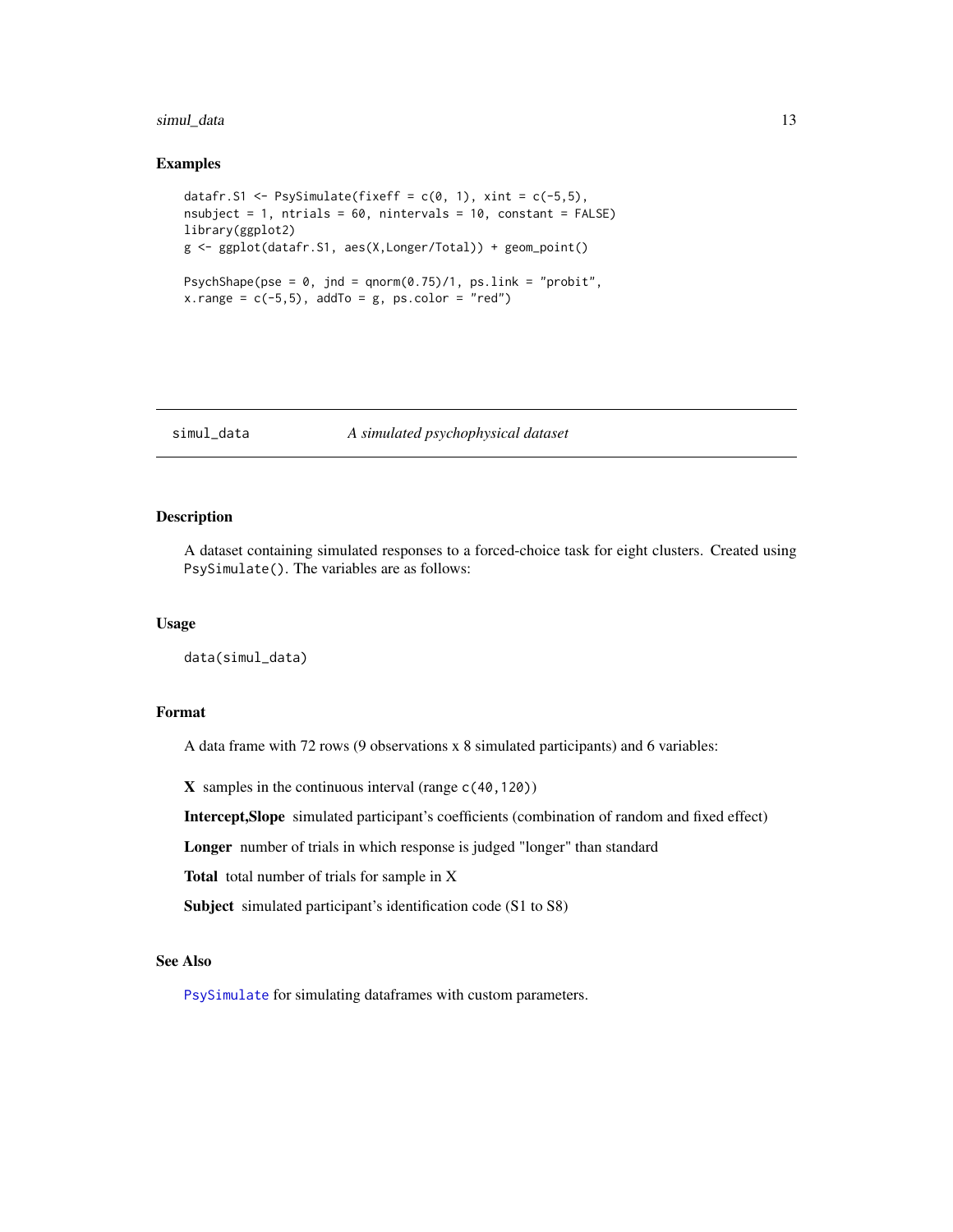# **Description**

A dataset containing the response recorded from a tactile discrimination task (nine participants). In a forced-choice experiment, participants were required to discriminate the motion speed of a moving surface by touching it. Simultaneously with the motion stimulus, a 32Hz masking vibration occurred in half of the trials.

# Usage

data(vibro\_exp3)

#### Format

A data frame with 126 rows (14 observations x 9 participants) and 5 variables:

speed numeric, speed of the moving surface (in cm/s, range c(1,16))

vibration factor representing the vibration frequency of the masking stimulus. Two levels: 32 (vibration in the experimental condition, in Hz) or 0 (no vibration - control condition)

faster proportion of trials in which the comparison stimulus was judged as faster than the reference

slower proportion of trials in which the comparison stimulus was judged as slower than the reference

subject participant's identification code

#### Source

Original data were published in Dallmann et al. (2015).

# References

Dallmann, C. J., Ernst, M. O., & Moscatelli, A. (2015). The role of vibration in tactile speed perception. Journal of Neurophysiology, 114(6), 3131–3139. <doi:10.1152/jn.00621.2015>

<span id="page-13-1"></span>xplode *Extract values from a fitted GLMM object*

# **Description**

Extract values from an object of class [merMod](#page-0-0) (more specifically, from an object of subclass glmerMod).

# Usage

```
xplode(model.obj, name.cont = NA, name.factor = NA, names.response = NA)
```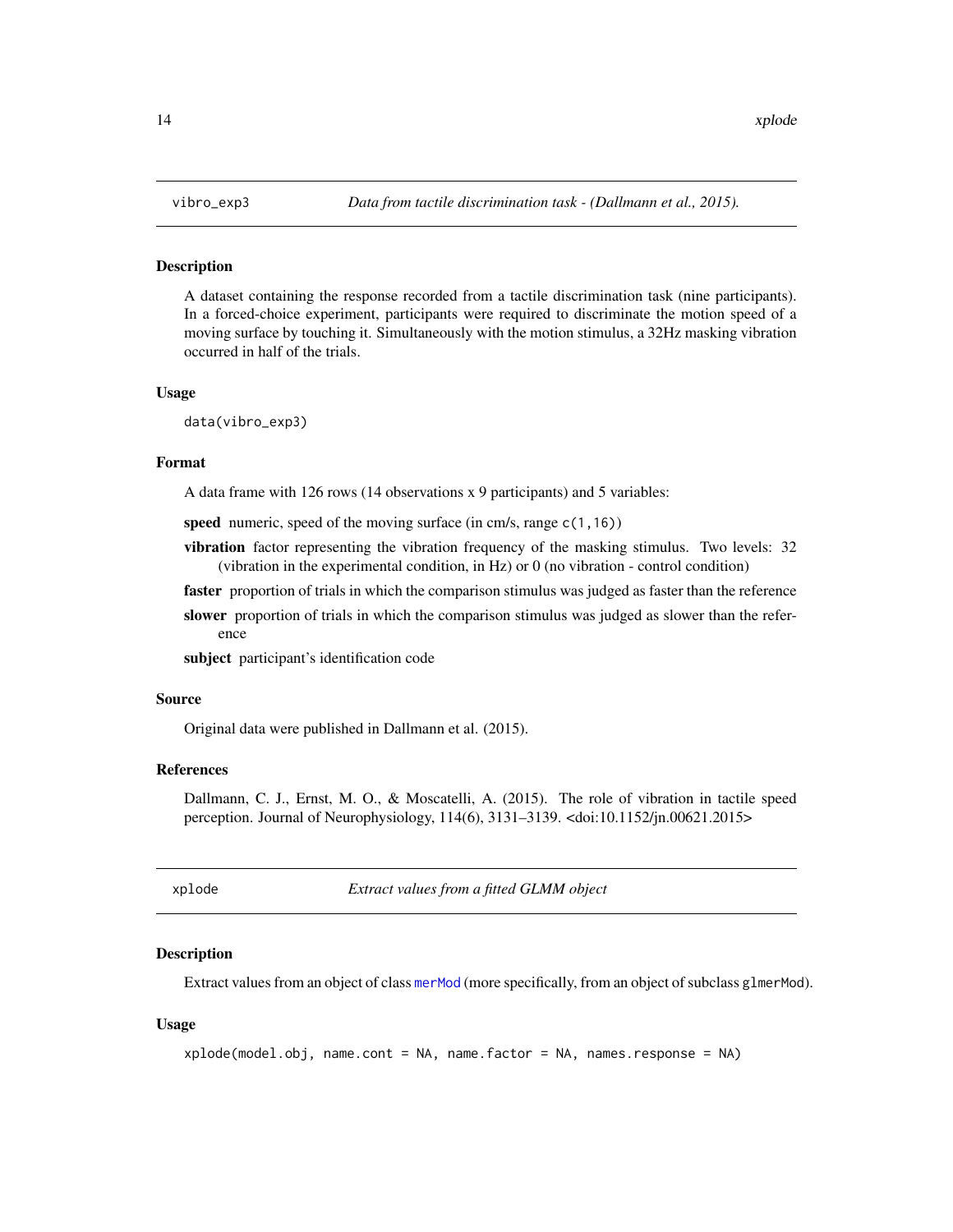#### <span id="page-14-0"></span>xplode that the state of the state of the state of the state of the state of the state of the state of the state of the state of the state of the state of the state of the state of the state of the state of the state of th

# Arguments

| model.obj   | The GLMM fitted with glmer. An object of class "merMod".                                                                               |
|-------------|----------------------------------------------------------------------------------------------------------------------------------------|
| name.cont   | A string providing the name of the continuous predictor, as in the formula object<br>of the fitted model                               |
| name.factor | A string providing the name of name of the categorical predictor, as in the for-<br>mula object of the fitted model                    |
|             | names response Optional. A string providing the name of name of the response variable, as in<br>the formula object of the fitted model |

# Details

For simplicity and maintenance reasons, several MixedPsy functions take as input an object of class xplode instead of an object of class [merMod](#page-0-0).

# See Also

[merMod-class](#page-0-0) and [glmer](#page-0-0). [MixDelta](#page-1-1), [MixPlot](#page-2-1) for use of objects of class xplode.

# Examples

```
library(lme4)
multi.mod <- glmer(cbind(faster, slower) ~ speed * vibration + (1 + speed| subject),
family = binomial(link = "probit"), data = vibro_exp3)
xplode.mod <- xplode(multi.mod, name.cont = "speed", name.factor = "vibration")
MixPlot(xplode.mod)
MixDelta(xplode.mod)
```